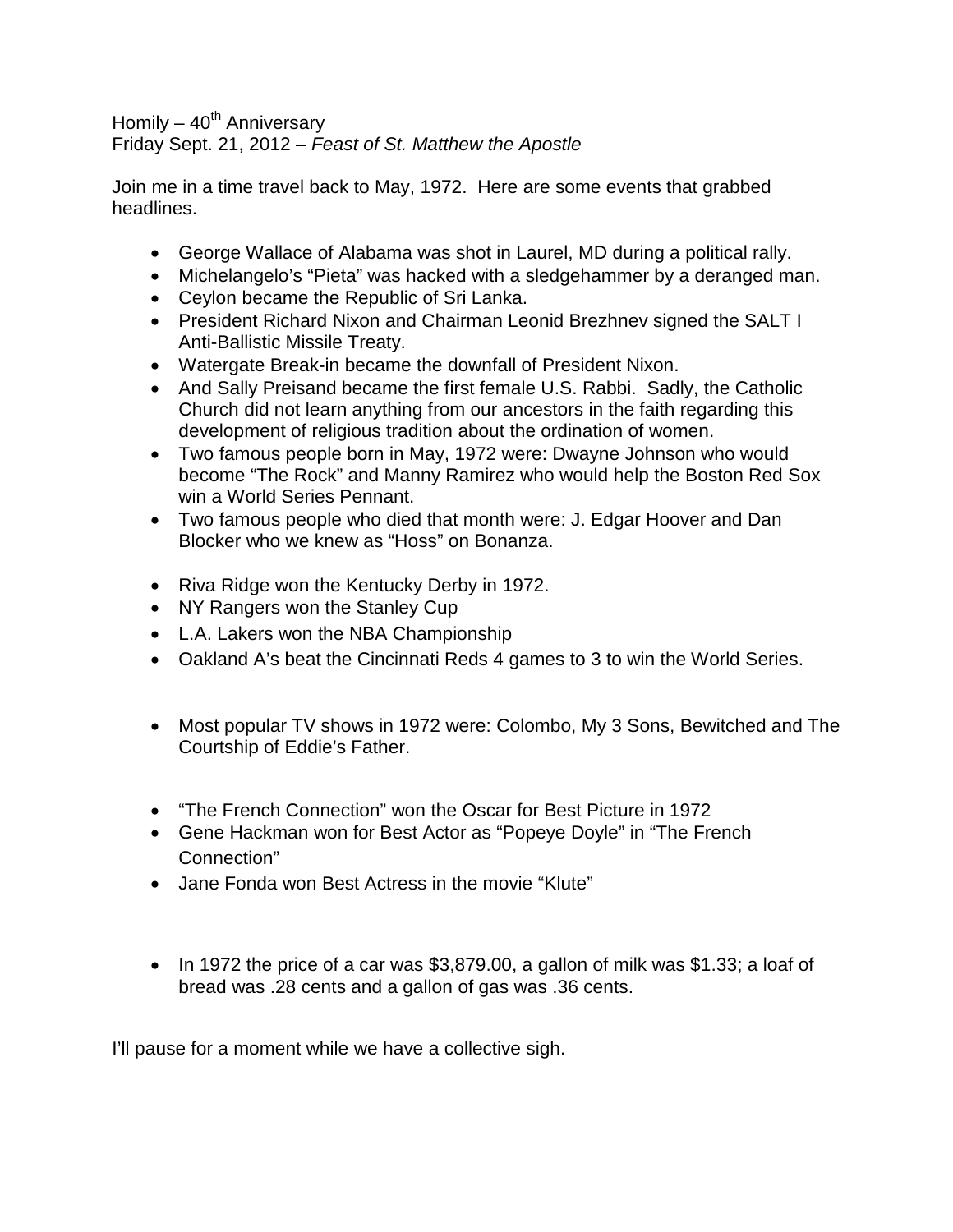Suffice to say much has changed in forty years in the socio-cultural and political landscape. And *change* is a theme in the scripture lessons for this sacred celebration.

The reading from Ezekiel 34:11-16 comes at the end of a bitter indictment the Hebrew God makes against the wicked shepherds of the Chosen People. So, in very nurturing language Ezekiel proclaims that God will be the shepherd of his people. The reference to the people returning from foreign lands refers to their homecoming to Palestine after their long exile in Egypt and Babylonia. Pasturing them upon the mountains of Israel is God's way of reversing the worship of false gods on the high places of idolatry which the Hebrew kings and shepherds tolerated and encouraged. It was a scandal that was the prelude to the second exile. Through the lips and mouth of Ezekiel, Yahweh is promising to put a stop to it. The change that is coming is that God will shepherd the sheep; seeking out the lost, the strayed, the injured, the sick, all those who were victimized by arrogant kings and false shepherds. God has had enough and the divine intervention is intended not only to change the leadership but to change the style of the shepherd who in turn will change the hearts of the people.

The theme of *change* is more subtle in the second reading from Ephesians 4:1-7. 11-13. St. Paul is no Ezekiel. As an apostle Paul sounds more like a personal coach than a convincing prophet. His tone is pleading, his message is desperate. He wants his small faith community in Ephesus to stop the divisive behavior that is causing them to get in God's way who desires unity and growth in the community. He extols humility, meekness, patience and tolerance with one another as the spiritual fruits of God favoring them. But their arrogance, prejudices, exclusive behaviors, gossiping and slandering impede others from wanting to join their community. When you already have those stresses in the secular world why would you seek them in a spiritual world? Paul shepherds the Ephesians away from those false voices to own again the true voice of the spirit of God's son who is the source of their faith, baptism, and unity. He reminds them that Christ changed their hearts and when they exercise their ministries in his name then not only are they becoming one in faith but they grow up and come to full stature in Christ.

The gospel reading is a short story of a faithful Hebrew collaborating with the occupying forces of Palestine. As a tax collector, Matthew worked for Rome's version of the I.R.S. He was shunned by fellow Jews and labeled a sinner by the religious leadership. This made him the kind of "outsider" that attracted Jesus of Nazareth. He will bring conflict into Matthew's life turning a vocation-story into a controversy-story.

As a tax collector, Levi or Matthew is in a class of moral reprobates or sinners. The Roman taxes were collected by tax experts, who bid for the right to collect them then extorted them to the limit. That made them not only oppressors but traitors to their own people because they collaborated with the foreign imperial power.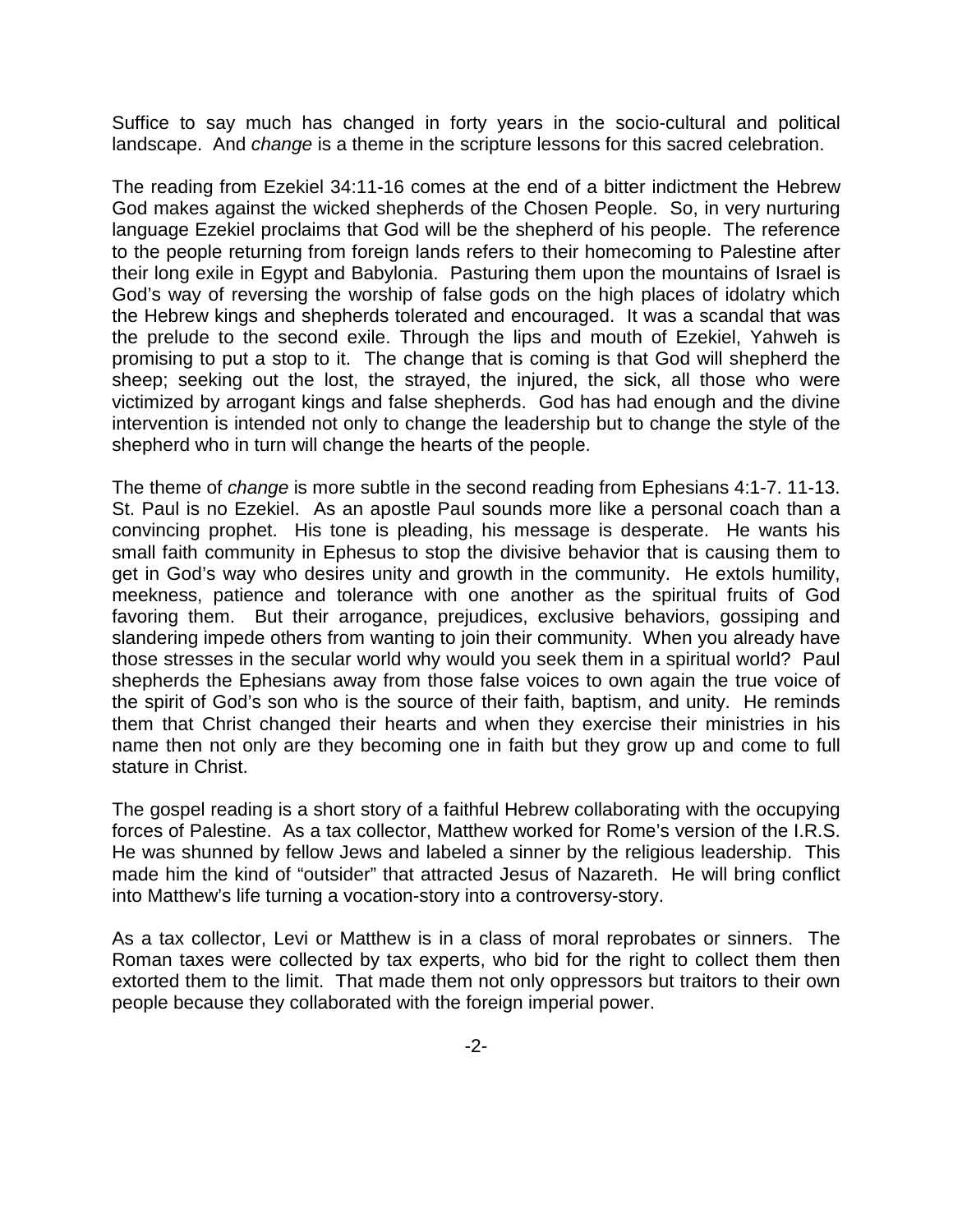The call of Matthew happens in the same manner as the call of the fishermen. There is an invitation to "Follow me" with an immediate response. But, in Levi's case, he then invites Jesus to a farewell dinner with his friends "tax collectors and sinners."

The Pharisees are quick to ask why a rabbi would eat with such social outcasts of the community. It elicits a sharp response from Jesus that values human relations above cultic worship; Jesus values the human heart over prescribed laws.

In this passage Matthew is writing something autobiographical; the compassion Jesus had for him as a sinner. Those who do not recognize their illness will not summon a physician since they are beyond healing. No one can approach Jesus or invite him to a dinner party unless he confesses that he is a sinner. Matthew's heart is so disposed and his repentance is the kind of change of heart Jesus seeks as an evangelist.

Now let me bring the theme of *change* in these three readings into reflection on this anniversary gathering.

I am not at the same place on the spiritual path I was forty years ago. Three graduate degrees and a certificate in spiritual direction, shifting from pastoral ministry to teaching in higher education, traveling the world and preaching retreats, doing spiritual direction with victims of clergy sexual abuse and publishing articles speaking truth to the arrogant power of Catholic bishops about the scandal being of their making and so far no atonement for their behavior, has been the journey that has triggered many changes in my life. I am now at a place where I am comfortable with interior upheavals.

In forty years I have moved from an initial stage of faith that was rooted in the exterior trappings of cultic priesthood, to a searching stage of faith confronting social injustices in power structures, to an owned stage of faith where Jesus and not the church is the center of my life. It took me about twelve years to reverse the shift from faith in an institution to faith in a personal God. Then it took me about two more years to separate the difference between religion and faith; religion being doctrines, codes, rituals, etc. and faith being personal, intimate, relational. Then it took me another year to realize that religion is a means to an end whereas faith is the end. That is implied in the question of Jesus in Luke's gospel: *when the son of Man comes will he find any faith?* 

Today I find myself at a crossroads. It is similar to the crossroad God was at when Ezekiel became the instrument of divine intervention to prophesy a new chapter in the chosen people's history with the oracle about a radical change of a new shepherd for the chosen people. It is similar to the crossroad Paul was at with the Ephesians. His vision of a radical change of behavior in order to lure people to Jesus with humble and inclusive hearts made a difference. It is similar to the crossroad Matthew was at when a rabbi stepped outside-the-box and invited Levi to follow him and find a more fulfilling life in that relationship rather than in counting and extorting money.